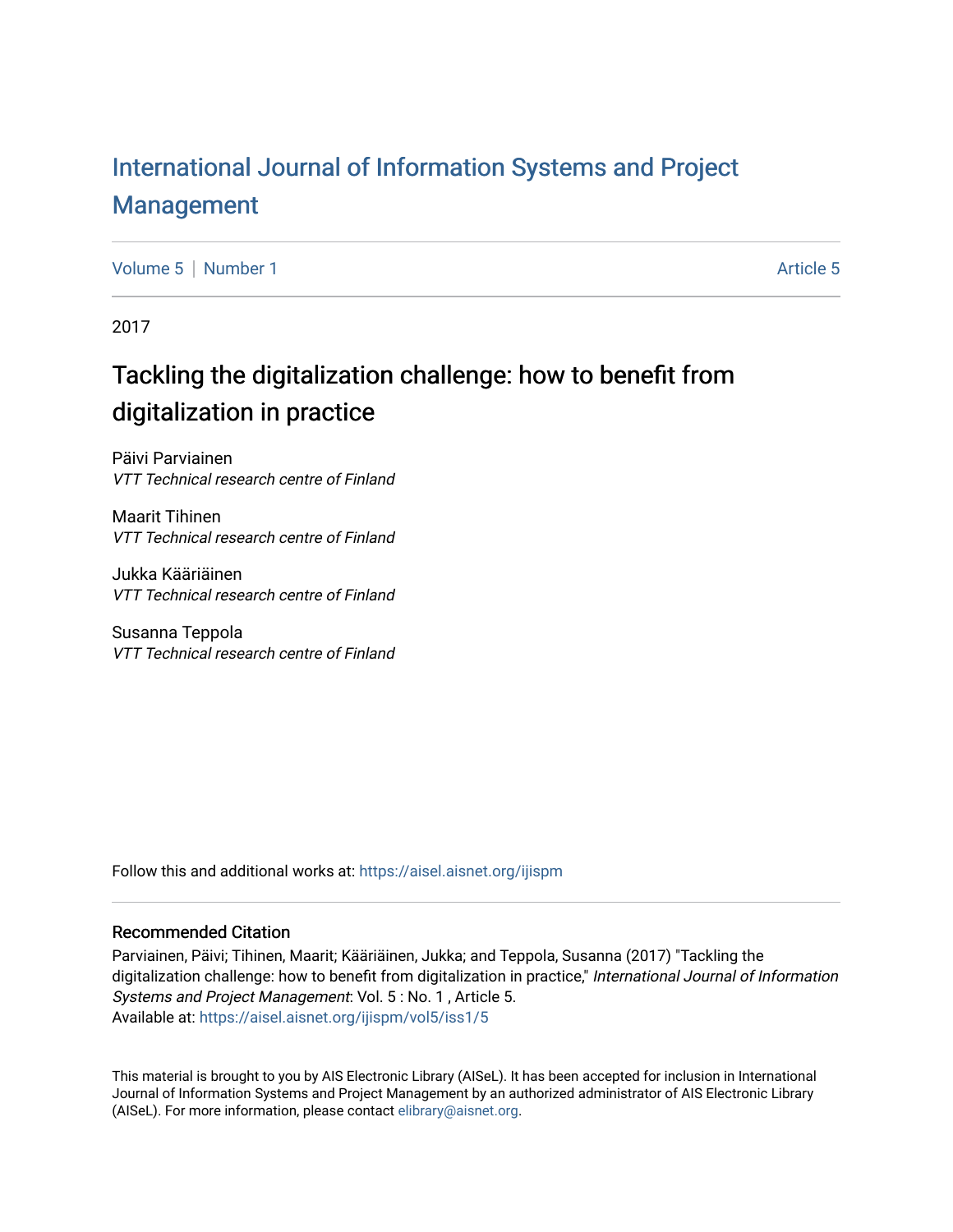

International Journal of Information Systems and Project Management ISSN (print):2182-7796, ISSN (online):2182-7788, ISSN (cd-rom):2182-780X

*Available online a[t www.sciencesphere.org/ijispm](http://www.sciencesphere.org/ijispm)*

# Tackling the digitalization challenge: how to benefit from digitalization in practice

#### **Päivi Parviainen**

VTT Technical research centre of Finland Ltd Tietotie 3, Espoo, 02044 VTT Finland www.shortbio.net/paivi.parviainen@vtt.fi

#### **Maarit Tihinen**

VTT Technical research centre of Finland Ltd. Kaitoväylä 1, 90571 Oulu Finland [www.shortbio.net/maarit.tihinen@vtt.fi](http://www.shortbio.net/maarit.tihinen@vtt.fi)

#### **Jukka Kääriäinen**

VTT Technical research centre of Finland Ltd. Kaitoväylä 1, 90571 Oulu Finland www.shortbio.net/jukka.kaariainen@vtt.fi

#### **Susanna Teppola**

VTT Technical research centre of Finland Ltd. Kaitoväylä 1, 90571 Oulu Finland www.shortbio.net[/susanna.teppola@vtt.fi](mailto:susanna.teppola@vtt.fi)

## **Abstract:**

Digitalization has been identified as one of the major trends changing society and business. Digitalization causes changes for companies due to the adoption of digital technologies in the organization or in the operation environment. This paper discusses digitalization from the viewpoint of diverse case studies carried out to collect data from several companies, and a literature study to complement the data. This paper describes the first version of the digital transformation model, derived from synthesis of these industrial cases, explaining a starting point for a systematic approach to tackle digital transformation. The model is aimed to help companies systematically handle the changes associated with digitalization. The model consists of four main steps, starting with positioning the company in digitalization and defining goals for the company, and then analyzing the company's current state with respect to digitalization goals. Next, a roadmap for reaching the goals is defined and implemented in the company. These steps are iterative and can be repeated several times. Although company situations vary, these steps will help to systematically approach digitalization and to take the steps necessary to benefit from it.

## **Keywords:**

digitalization; digital transformation; systematic change; case studies; transformation method.

**DOI:** 10.12821/ijispm050104

**Manuscript received:** 10 June 2016 **Manuscript accepted:** 13 March 2017

Copyright © 2017, SciKA. General permission to republish in print or electronic forms, but not for profit, all or part of this material is gran ted, provided that the International Journal of Information Systems and Project Management copyright notice is given and that reference made to the publication, to its date of issue, and to<br>the fact that reprinting privileges were granted by per

International Journal of Information Systems and Project Management, Vol. 5, No. 1, 2017, 63-77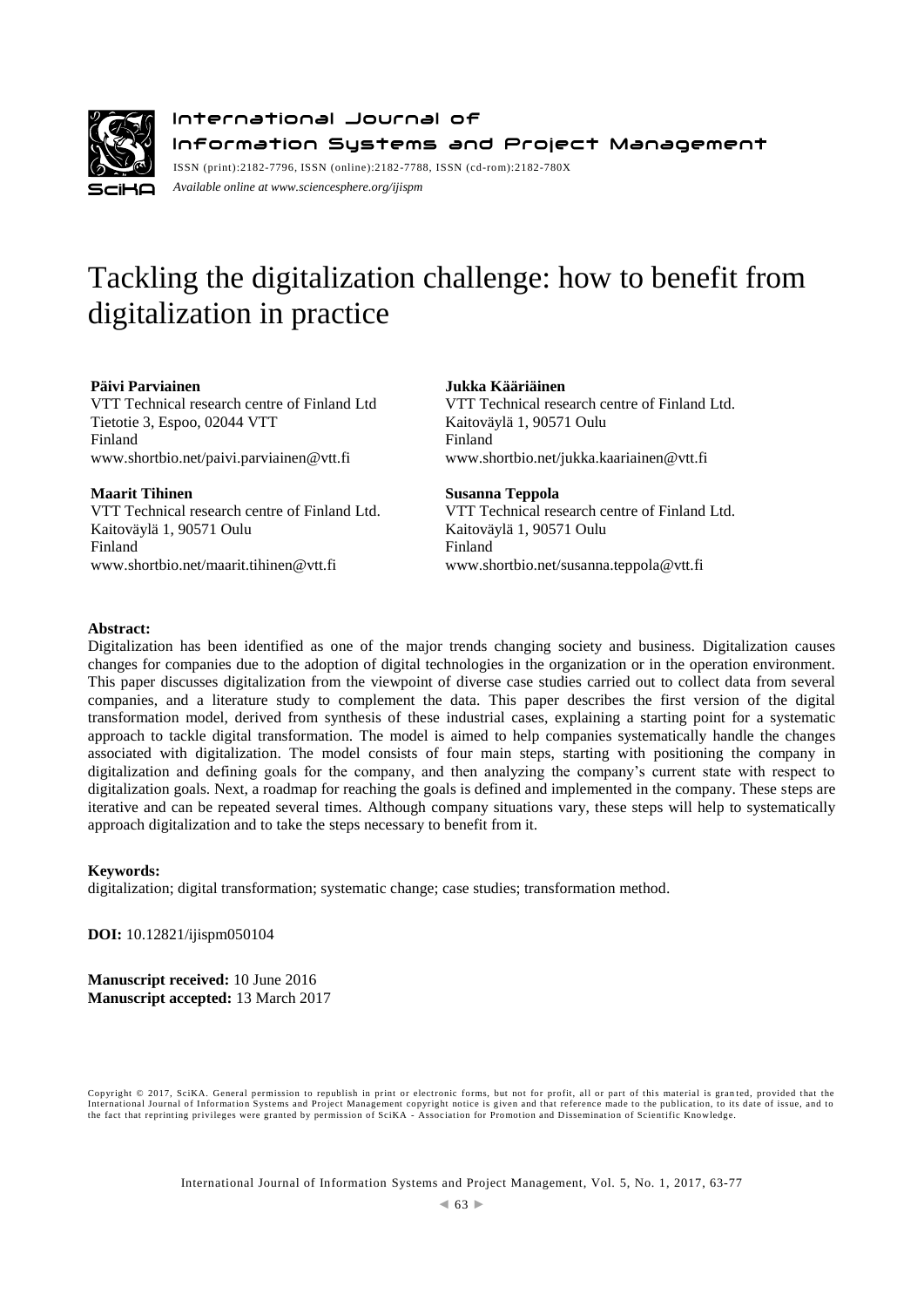Tackling the digitalization challenge: how to benefit from digitalization in practice

## **1. Introduction**

Digitalization has been identified as one of the major trends changing society and business in the near and long term future [1]. The impact of digitalization will be major; it has been compared to the industrial revolution by several authors [2]-[5]. In this paper, digitalization is referred to as a more fundamental change than just digitizing existing processes or work products. The term digitization refers to "the action or process of digitizing; the conversion of analogue data (esp. in later use images, video, and text) into digital form." According to literature, digitalization, or digital transformation, refers to "the changes associated with the application of digital technology in all aspects of human society" [6]. Digitalization is also known as the "ability to turn existing products or services into digital variants, and thus offer advantages over tangible product" [7],[8]. According to Brennen and Kreiss [9] digitalization refers to "the adoption or increase in use of digital or computer technology by an organization, industry, country, etc." The Finnish Tax Administration exemplifies the difference of digitizing and digitalization in the taxing of citizens; if the Tax Administration would have digitized their process, they would have implemented the tax reporting form as a digital form instead of a paper form and enabled attaching receipts and certificates in an electronic format as well. Instead, the Tax Administration renewed the entire process so that the tax authority electronically receives tax information directly from employers, banks, and other income sources of citizens, then the Tax Administration sends taxing proposal form to the citizens. If the proposal is correct, the citizen does not need to do anything.

Based on previously introduced definitions, digital transformation is defined as changes in ways of working, roles, and business offering caused by adoption of digital technologies in an organization, or in the operation environment of the organization. This refers to changes at several levels, including the following:

- *Process level*: adopting new digital tools and streamlining processes by reducing manual steps;
- *Organization level*: offering new services and discarding obsolete practices and offering existing services in new ways;
- *Business domain level*: changing roles and value chains in ecosystems;
- *Society level*: changing society structures (e.g., type of work, means of influencing decision making).

This paper focuses on the first three levels: the process, organization and business domain levels of digitalization and especially on how companies can tackle the change and benefit from it.

The potential benefits of digitalization are high; already by digitizing information-intensive processes, costs can be cut by up to 90 percent and turnaround times improved by several orders of magnitude. In addition, replacing paper and manual processes with software allows businesses to automatically collect data that can be mined to better understand process performance, cost drivers, and causes of risk. Real-time reports and dashboards on digital-process performance permit managers to address problems before they become critical [10.] According to Sabbagh et al. [11] digitalization offers incremental economic growth; countries at the most advanced stage of digitalization derive 20 percent more in economic benefits than those at the initial stage. Digitalization has a proven impact on reducing unemployment, improving quality of life, and boosting citizen access to public services. Finally, digitalization allows governments to operate with greater transparency and efficiency.

Even though the importance of digitalization is well known, companies are often struggling to understand the potential impact and benefits of digitalization. In practice, there are many obstacles to digital transformation. According to Henriette et al. [8], a digital transformation project involves implementing digital capabilities to support business model transformations impacting entire organizations, especially operational processes, resources, internal and external users. This is a major change in habits and ways of working, which is based on collaboration and intensive interactions. The Digital Business Global Executive Study and research project from 2015 [12] by MIT Sloan Management Review and Deloitte focused on more than 4800 business executives, managers and analysts from organizations around the world and how they saw the digitalization in their company. This study found that 76% of respondents felt that digital technologies are important to their organizations, and 92% believed that digitalization would be important in three years. Additionally, 60% of respondents mentioned that digital technologies would have the potential to fundamentally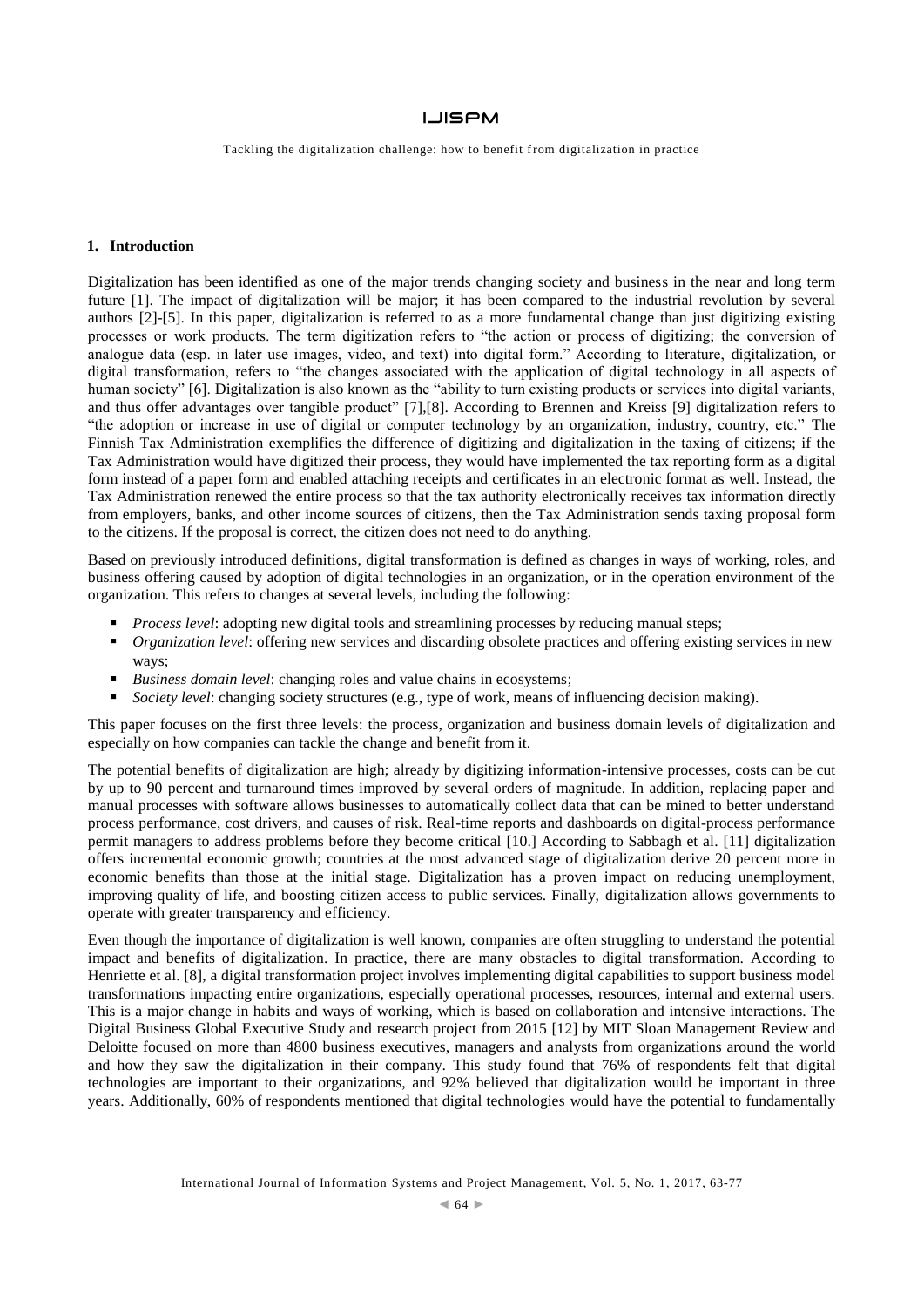Tackling the digitalization challenge: how to benefit from digitalization in practice

transform the way people in their organization worked, and 76% saw that digital technologies would disrupt their industry greatly or moderately in the near future. The research further asked how the participants saw their company maturing for the digital transformation. The results show that 26% of the responding companies found themselves in the early stages of maturity in digitalization, 45% considered their company to be developing, and 29% of the respondents considered themselves to be mature companies in terms of digitalization. Mature companies typically had a clear digital strategy combined with a collaborative culture and leadership that was driving the transformation and encouraged risk taking. However, in many companies, failed implementation of enterprise resource planning was common, many times due to previous generations' knowledge management systems. The transformation did not succeed because organizations did not change mindsets and processes or build a culture that could foster the change. Lack of an overall digitalization strategy and competing priorities were the most typical obstacles for digitalization, together with security concerns and insufficient technical skills.

As introduced before, digitalization affects many aspects of organizations, including information technology, strategy and business models, products and services, internal and external processes, organization and company culture, etc. In this paper, the phenomenon of digitalization, especially digital transformation, is discussed from viewpoints of literature and experiences gathered from case studies. Finally, the produced synthesis - a model of conceptual framework - is introduced and discussed.

This paper is constructed as follows: first, we will introduce main observations based on literature reviews. After that, in section 3, research design with selected research methods are introduced. In section 4, case studies utilized in results' synthesis phase are described, and in section 5, the main result, a conceptual model of the framework, is presented in details. Finally, in section 6, research limitations and further research is discussed with the conclusion explaining the main research results.

#### **2. Related work**

In this paper, digital transformation is understood to induce a broad spectrum of changes in all human society areas [6]. However, there is very little scientific research published on digital transformation, as most published work is related to digitizing information, not the transformation of an organization or the ability to use digital means in the organization. Similar conclusions were reached in a systematic literature review carried out by Henriette et al. [8]. Their review showed that most existing papers regarding digitalization dealt with technological innovations (e.g., mobile technologies, analytics solutions), even though digitalization actually covers a wider scope. Furthermore, this study also identified a lack of research regarding the realization of digital transformation projects, i.e., research on how to manage a digital transformation and how to identify and manage the costs of this transformation.

A systematic literature review on digital transformation is currently being completed by the authors. According to results of this review, the pace of scientific publishing related to digital transformation is increasing, but literature on the topic still remains scattered and focuses predominantly on technological or other relatively narrow aspects of digitalization, often in the context of specific sectors such as healthcare, transportation, education, retail, manufacturing, smart cities, or public services and e-government (e.g., [13],[14]). A number of publications examine, often through case studies involving specific companies or regions, the digitalization-induced disruptive changes that have affected the business models, consumption, and audiences in media and music industries in which digital transformations started relatively early (e.g.,  $[15]$ , $[16]$ ).

Digital strategies and organizational changes needed in industries seeking to successfully execute digital transformations are discussed in a number of publications, again typically via case studies (e.g., [17],[18]) incorporating concepts, such as innovation capacity, capability frameworks, organizational ambidexterity, and digital maturity models, which link business processes and organizational cultures to exploitation of digital technologies (e.g., [19]). Recent works have called for wider perspectives, considered fundamental paradigm shifts and societal impacts in wider contexts, and outlined more comprehensive approaches and frameworks for treating digital transformation, either in specific industries or business functions (e.g.,[20]-[22]), or more generally, across different industries or sectors of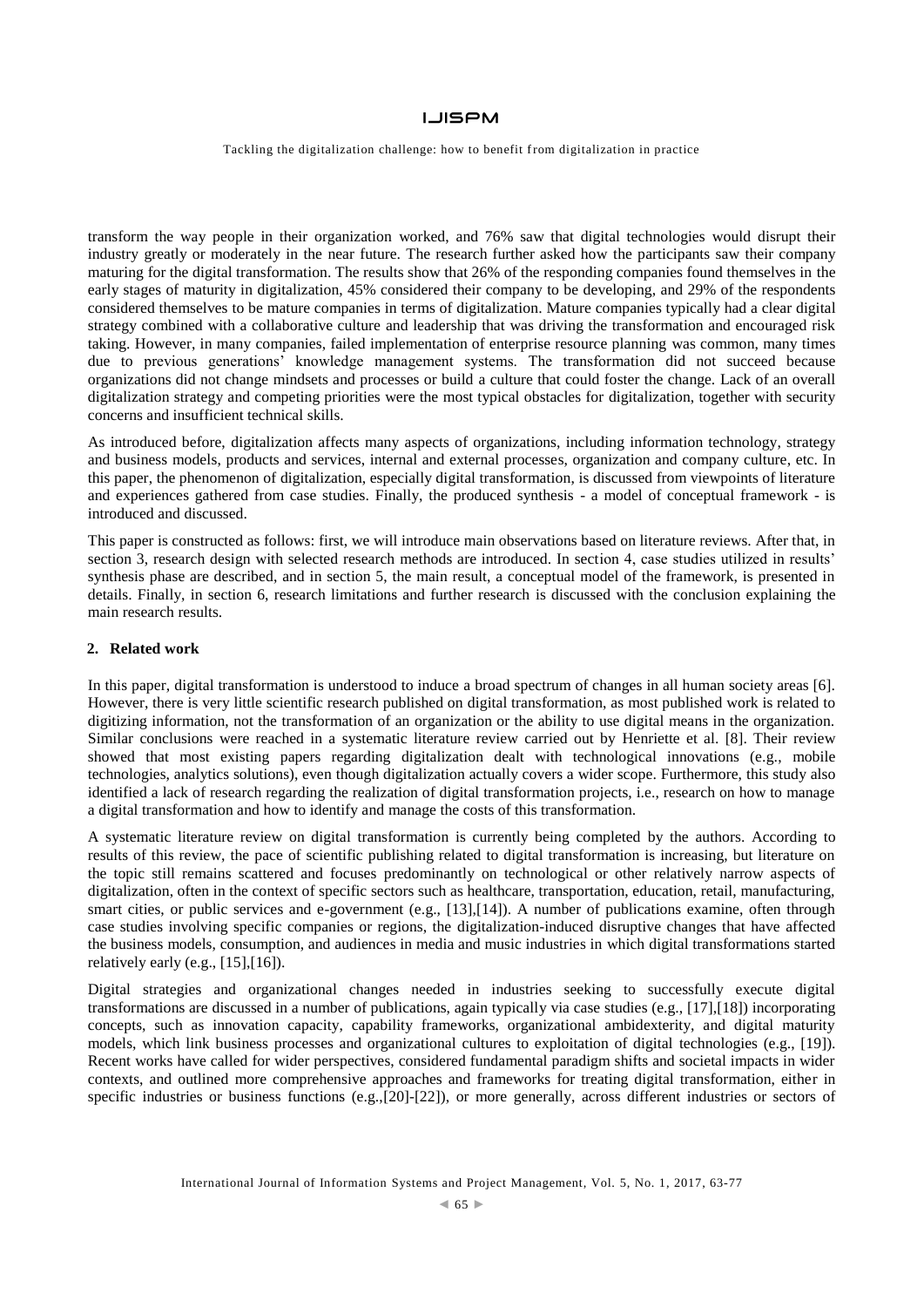Tackling the digitalization challenge: how to benefit from digitalization in practice

society (e.g., [23]), seeking to understand and support flexible transformation of business processes, information systems, and societies. Other efforts focus on identifying gaps in understanding and scientific knowledge that stand in the way of successful digital transformations (e.g., [24]) and identifying traits of effective digital enterprise [25].

Digitalization is currently a hot topic in non-scientific publications; there are many white papers, reports and blog writings available on the topic. Also, consulting companies are creating services to help companies in their digital transformation. However, these sources are usually based on opinions and speculations, and thus it is difficult for companies to know how reliable and suitable for their situation the information is.

#### **3. Research design**

#### *3.1 Impact of digitalization*

As pointed out, digitalization is already impacting business environments and the corporate way of working. Neglecting digitalization could create a risk of losing the game in the highly competitive markets. Digitalization can impact a company's entire operation environment and internal functioning. Digitalization can also bring new business opportunities, change the roles of operators in a value chain, and end existing business. For example, digitalization may remove traditional intermediates in the supply chain and create new intermediates. This can be due to, for example, direct access to consumers and the increased use of mobile devices.

Thus, the impact of digitalization, and the goals of digitalization for an organization, can be identified from three different viewpoints:

- 1. *Internal efficiency*; i.e., improved way of working via digital means and re-planning internal processes;
- 2. *External opportunities*, i.e., new business opportunities in existing business domain (new services, new customers etc.);
- 3. *Disruptive change*; digitalization causes changes business roles completely.

These three impact viewpoints of digitalization can be presented as shown in [Fig. 1.](#page-4-0)



<span id="page-4-0"></span>Fig. 1. Digitalization impact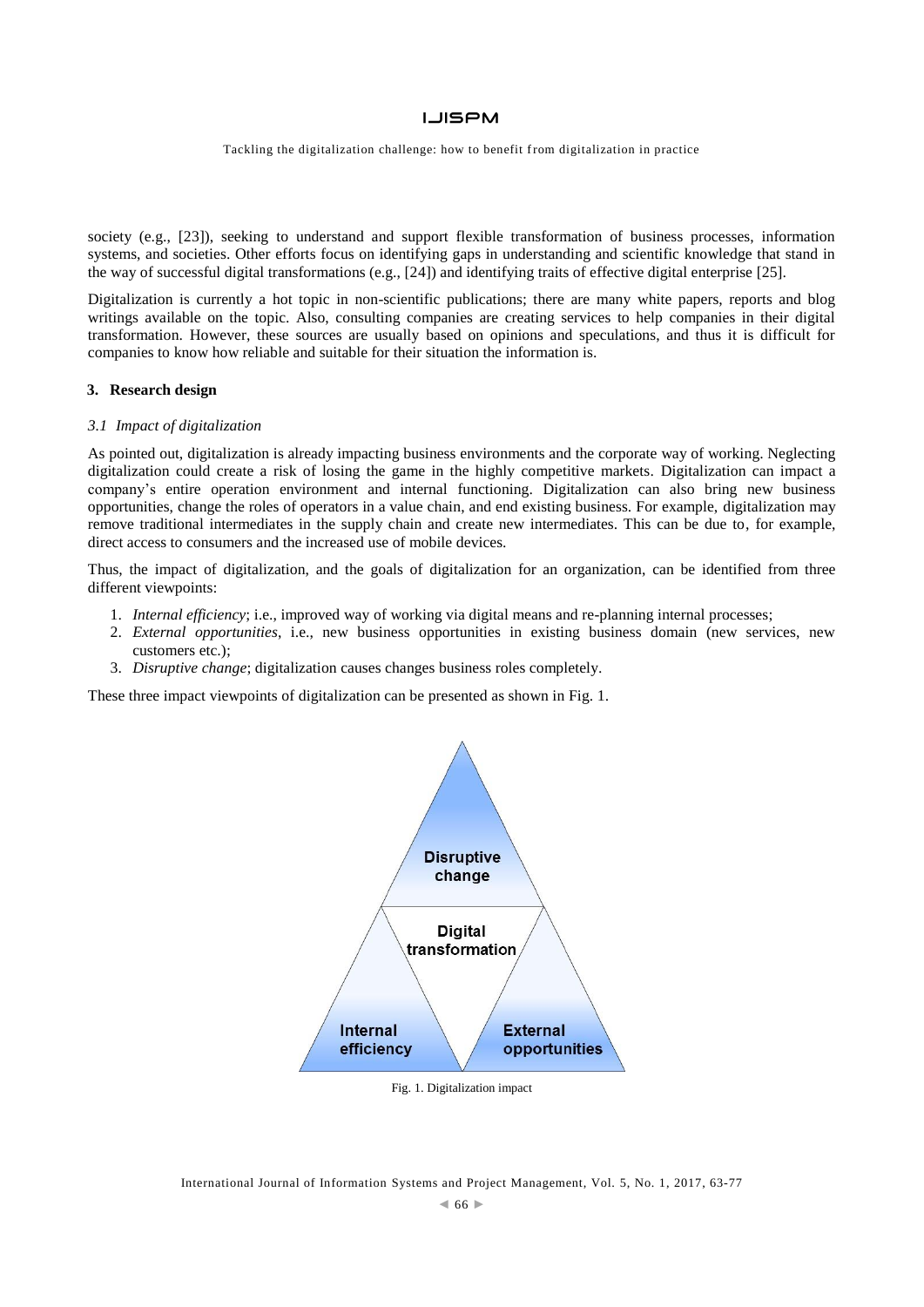Tackling the digitalization challenge: how to benefit from digitalization in practice

The potential benefits of digitalization *for internal efficiency* include improved business process efficiency, quality, and consistency via eliminating manual steps and gaining better accuracy. Digitalization can also enable a better real time view on operation and results, by integrating structured and unstructured data, providing better views on organization data, and integrating data from other sources. Furthermore, digitalization can lead to better work satisfaction for employees through automation of routine work, thus freeing time to develop new skills. Digitalization also improves compliance via standardization of records and improves recovery via easier backups and distribution of storage.

*External opportunities* include improved response time and client service, as well as possibilities for new ways of doing business. New digital technologies can create opportunities for new services or advanced offerings to customers.

*Disruptive changes* involve changes in the operating environment of the company caused by digitalization; for example, a company's current business may become obsolete in the changed situation (e.g., manual scanning of invoices replaced by electronic invoice). On the other hand, digitalization can create completely new business, such as inclusion of an einvoice operator, for example.

#### *3.2 Research methods*

Digital transformation is a new and often misunderstood phenomenon. A case study research approach [26] was used to better understanding of digital transformation, as case studies often examine complex and not repeatable circumstances and, in this way, gather information for the creation of new knowledge [27]. Furthermore, the Grounded Theory [28] has been applied to analyze collected data and to develop theory from the data.

This paper provides evidence from various case studies. There were several industrial cases involved the research projects, such as, PROMES ITEA 3 project (2014-2016, URL: https://itea3.org/project/promes.html), DIGILE Internet of Things - programme (2014-2016, URL: http://www.internetofthings.fi/index.html), TINTTI project (2015-2017, URL: [http://www.oulu.fi/oulubusinessschool/node/41286\)](http://www.oulu.fi/oulubusinessschool/node/41286), DIMECC N4S program (2014-2016, URL: [http://www.n4s.fi/en/\)](http://www.n4s.fi/en/) and DICI project (Competitiveness from digitalisation in clothing industry, 2016-2018). The phenomenon of digital transformation was approached according to grounded theory with questions of "*What's going on with or via digitalization in the company?*" and "*What is the main problem/improvement target; and how those are trying to be solved?*" For providing synthesis of observations, case studies were described formally, including descriptions of "Drivers and impact", "Current state", and "Approach", as introduced in section 4. Our hypothesis was that some clear drivers or impact goals of digitalization accelerate change(s).

Several case studies were carried out to collect data from several companies during years 2014 - 2016 (in several projects as described above), and a literature study was carried out to complement the data during the second half of 2016. However, the literature study revealed that there is not much literature on digital transformation as we defined it. Thus, we relied mostly on case study data. Multiple case studies are needed due to diversity of both the phenomenon and the subjects (companies and their situations). The case studies were diverse and thus not structured similarly, as we wanted to gain information as widely as possible. The gathered data was sorted and synthesized through qualitative coding related to different aspects of digital transformation. Thus, we were able to identify patterns in the case study data. The model for digital transformation was built based on the analysis of the patterns. The four case studies are described in section 4 and the patterns are included in section 5.

#### **4. Reflecting digitalization via case studies**

Recently, challenges to benefit from digitalization in practice have been increasingly discussed among companies. In this section, four examples from the case studies are introduced to provide understanding of the phenomenon and the research context. The cases are from companies that we have been collaborating with in research projects as described in section 3.2, and that have been experiencing digitalization and changes caused by it.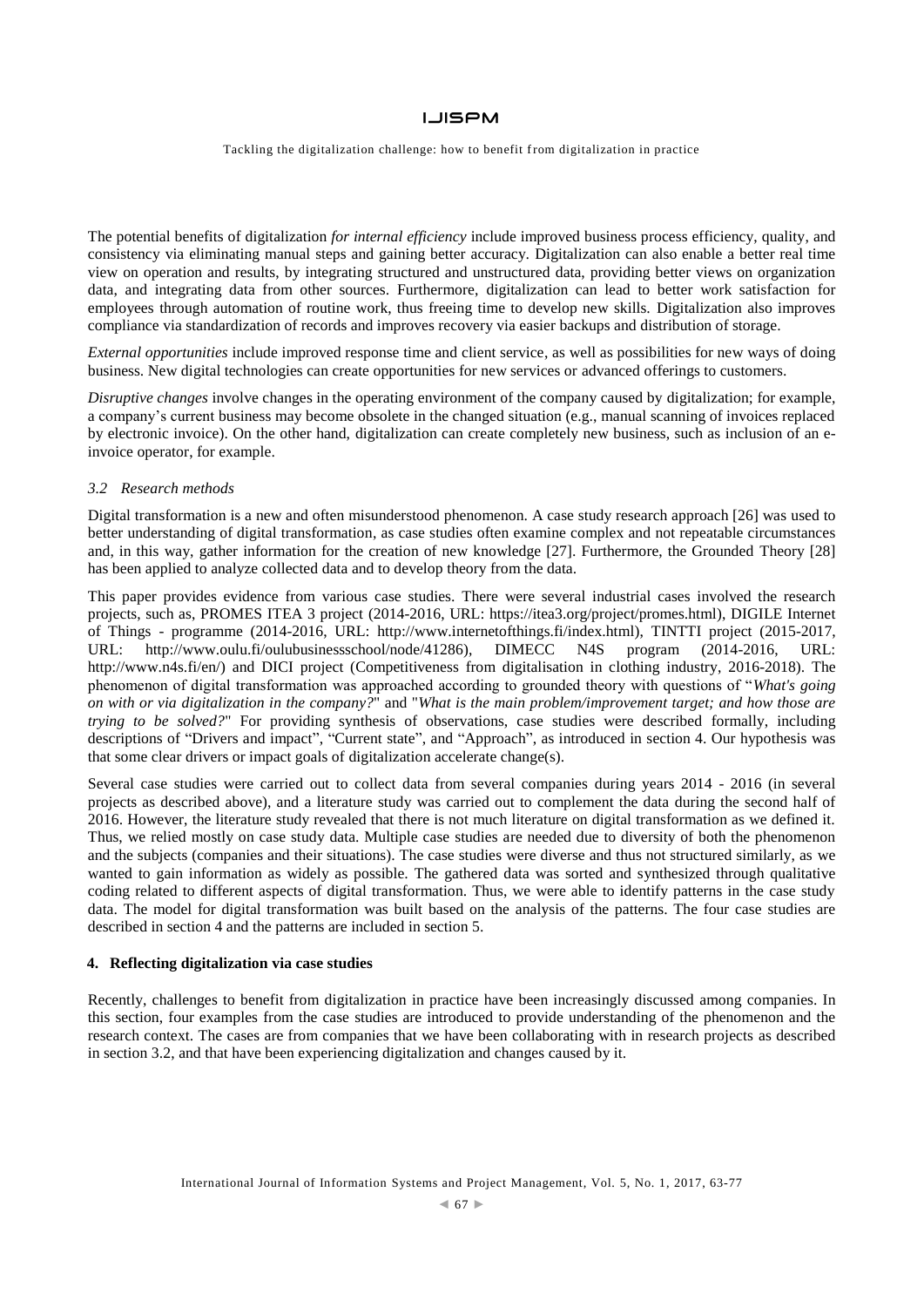Tackling the digitalization challenge: how to benefit from digitalization in practice

#### *4.1 Automation systems provider and the digitalization of service processes*

In this case, a company that produces automation systems is moving towards service business that has been seen as a trend in their business environment. Company aims to utilize the possibilities of digitalization to improve their service processes as well as to collaborate better with organizational units and customers.

*Drivers and impact:* The main driver for a company to take on service business is that business can increase. Therefore, service processes need to be digitalized in order to improve the efficiency of operation and surviving in global competition so that more money comes from services rather than product sales.

From a technological point of view, the technical deterioration (technology, commercial-off-the-shelf (COTS) components, standards, etc.) of older automation systems is an industry problem. It has been estimated that the value of the worldwide installed base of automation systems reaching the end of their useful lives is approximately 65 billion dollars [29]. The reliability of technical systems will decrease over time if companies ignore industrial services; in fact, "for a typical automation/IT (information technology) system, only 20-40 percent of the investment is actually spent on purchasing the system; the other 60-80 percent goes towards maintaining high availability and adjusting the system to changing needs during its life span" [30]. One key service business process affected by this situation is an upgrade service, which is used to keep the customer's automation system up-to-date by upgrading it based on a jointly (customer – provider) agreed plan. Therefore, in the best case, a process such as upgrade service provides a stable income stream for the automation system vendor. Since services are implemented in close collaboration with customers, it is important to better understand individual customer service needs to detect business potentials related to a customer's personal automation system. Therefore, knowing the status of the customer's automation system through its lifecycle is the basis for industrial services.

*Current state:* Automation system vendors have upgrade or evolution programs that aim to systematically and controllably evolutionize installed automation systems. These vendors seek to protect their customer base and prevent a situation in which the installed system reaches a point where a major investment in their automation plant is the only way to ensure its survival. Instead, automation system vendors provide a cost-effective path for a customer automation systems to evolve through a series of small and manageable steps in order to meet changing needs.

The upgrade process starts with identification of upgrade needs, and then the customer's automation system configuration needs to be identified. The InstalledBase tool was used to identify this information, even though the coverage and usability of the tool was sub-par. Upgrade opportunities and impacts need to be analyzed based on automation system configuration and life cycle rules (rules that indicate the life cycle constraints and possibilities for different components and technologies). These rules impose a complicated dependency matrix between components and technologies. Finally, based on analysis, the lifecycle plan will be manually created and it will be modified together with the customer by taking into account schedules and budgets. Furthermore, the company has an extranet solution for exchanging information with the customer, but it does not provide more advanced communication and collaboration functions.

*Approach:* The target was to improve the Upgrade process with digitalization. The best possibility for improvement was estimated to be the InstalledBase tool. Other improvement items were life cycle rules, lifecycle plans and customer extranet for online customer collaboration. Since the easy to use InstalledBase tool with respectable coverage is the basis for all industrial services, the company selected it as a top priority improvement action. With up-to-date installation information, it is possible to provide more accurate and intimate services for customers. The customer extranet tool was prioritized as a solution that will be implemented later on. Furthermore, the automation of the creation of the lifecycle plan was studied since the creation of this plan is quite time-consuming. However, it became obvious that there needs to be flexibility in the creation of the plan. Therefore, the company ended up with a semi-automatic solution wherein the user could export the preliminary plan from the tool and then modify it based on negotiations (budget, schedules) with the customer. The future plan includes the development of a customer extranet tool, which will be a more sophisticated medium for vendors and customers to exchange lifecycle plans, comments, notifications, feedback and other material related to the configuration of the customer's automation system.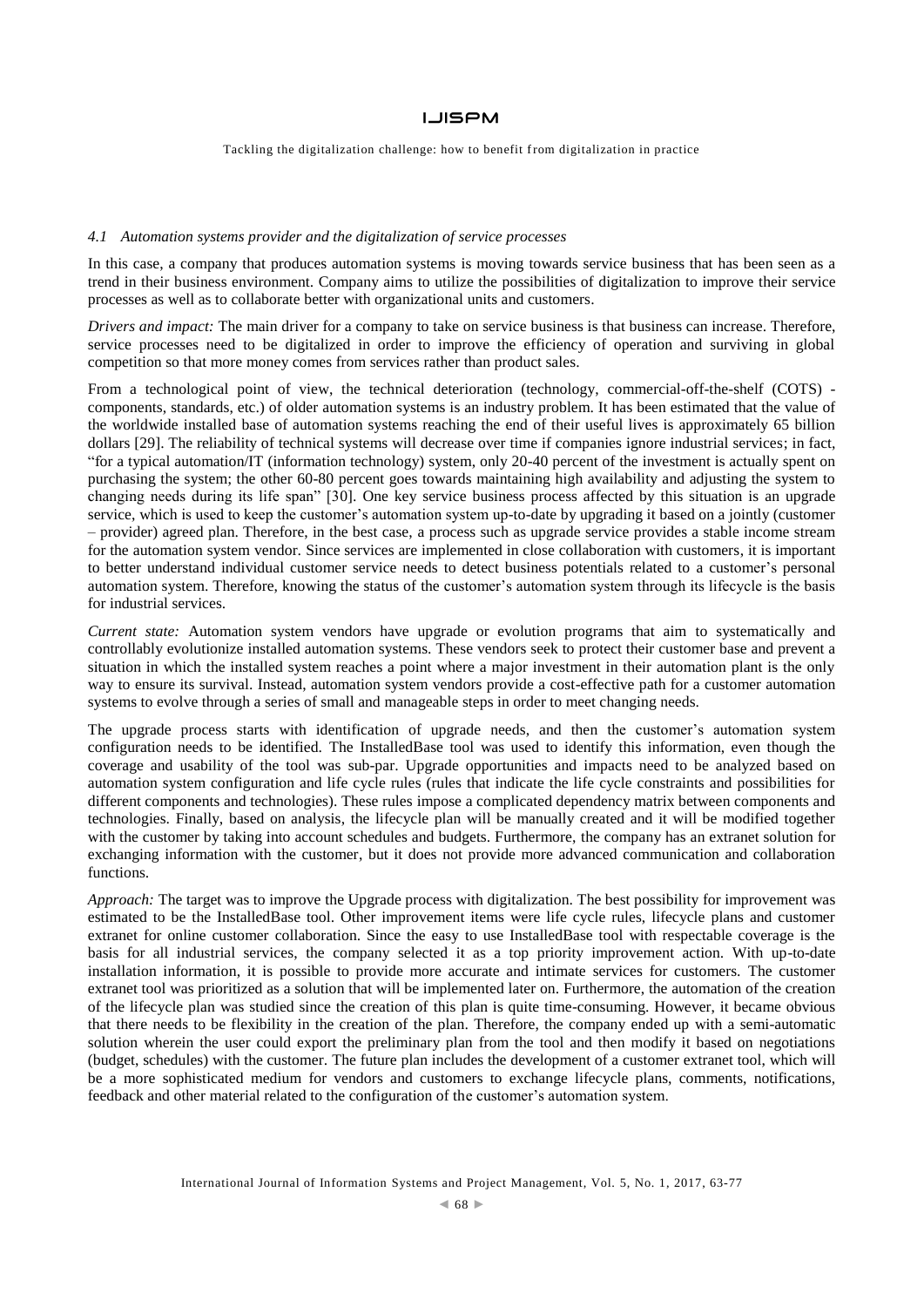Tackling the digitalization challenge: how to benefit from digitalization in practice

#### *4.2 Energy utilities*

This case focused on the technological needs created for electric utilities towards making a better use of smart metering and other smart grid data. The focus was not on single company, but the electric utility domain as a whole.

*Drivers and impact:* The changes caused by digitalization, i.e., digitalization drivers, were seen to be technological developments, such as emergence of electric cars, and the smart meters, changes in the operational environment such as the increasing number of micro producers (e.g., utilizing solar power, or wind energy), and regulatory aspects relating to tariffs, etc. These changes were seen as causing potential changes on the energy utilities business and operating environment. The impact of these changes could be related to the requirements of the electricity network, balance management, and pricing mechanisms.

*Current state:* In their current state, the electricity grids aim to provide a constant unidirectional flow of energy to their customers and to gain knowledge of the end user's energy consumption via a unidirectional data flow from the energy meter. Consequently, the communication infrastructure related to electricity grids is very rigid and asymmetric by its nature. In order to enable the essential features of a Smart Grid, i.e. flexible switching of energy flows and real time interaction between the energy provider and the consumer, a truly interconnected architecture of electricity grids and communication networks is required. Moreover, in order to guarantee the delivery of energy under special circumstances, e.g. grid or network fault situations, there must be more than one route through which the control and monitoring data can be exchanged.

*Approach:* Storing and analyzing this data provides significant potential for utilities to improve the use of their network, to plan their investments better, and to have more accurate information on which to base their pricing. Of particular interest was increasing the knowledge of consumer and industrial use of electricity, which offers great potential benefits for utilities, especially when combined with demand side load management.

#### *4.3 Virtual factory*

This case dealt with a company producing embedded software systems in Electronic Manufacturing Service (EMS) partners. The case company deals with highly regulated product domain solutions tailored to B2B (business to business) customers. Delivered products share a common technology platform but include a wide range of features targeting individual customer needs.

*Drivers and impact:* The drivers for digitalization came from the business environment which required fast adaptation to customer specific needs, as well as customer intimacy, but at the same time even better efficiency, reliability and advanced technological competence in the fast changing domain area. Also, the need for using supply chains and the increasing need for product maintenance, along with decreasing the amount of human resources were the drivers for digitalization. To ensure that customer special needs were taken into account, close interaction between customer, company, and partners throughout the design and delivery process was required. However, there were blind moments in the delivery process, especially while the products were being manufactured at the EMS partner.

*Current state:* The case company had already improved the transparency of the delivery process to stakeholders by using shared tools and dashboards for monitoring project activities and performance in real time. However, visibility and level of digitalization in the processes that spanned over the supply chains and EMS partners was still low. Specifically manufacturing still included several manual steps in the form of specifications, status reports, quality control, etc. This step of the delivery process was a black box type of solution, which started from delivering specifications to the EMS partner and then getting the device back after manufacturing. The goal of digitalization was to improve the company delivery process by making it less risky regarding false release estimations and poor product quality. By starting the process of digitalizing their manufacturing in the delivery process, the target was to build capabilities to monitor and measure the manufacturing process in real time, and that way to find reasons for complicated quality problems and identify risks before they turned into issues, as well as to support maintenance activities.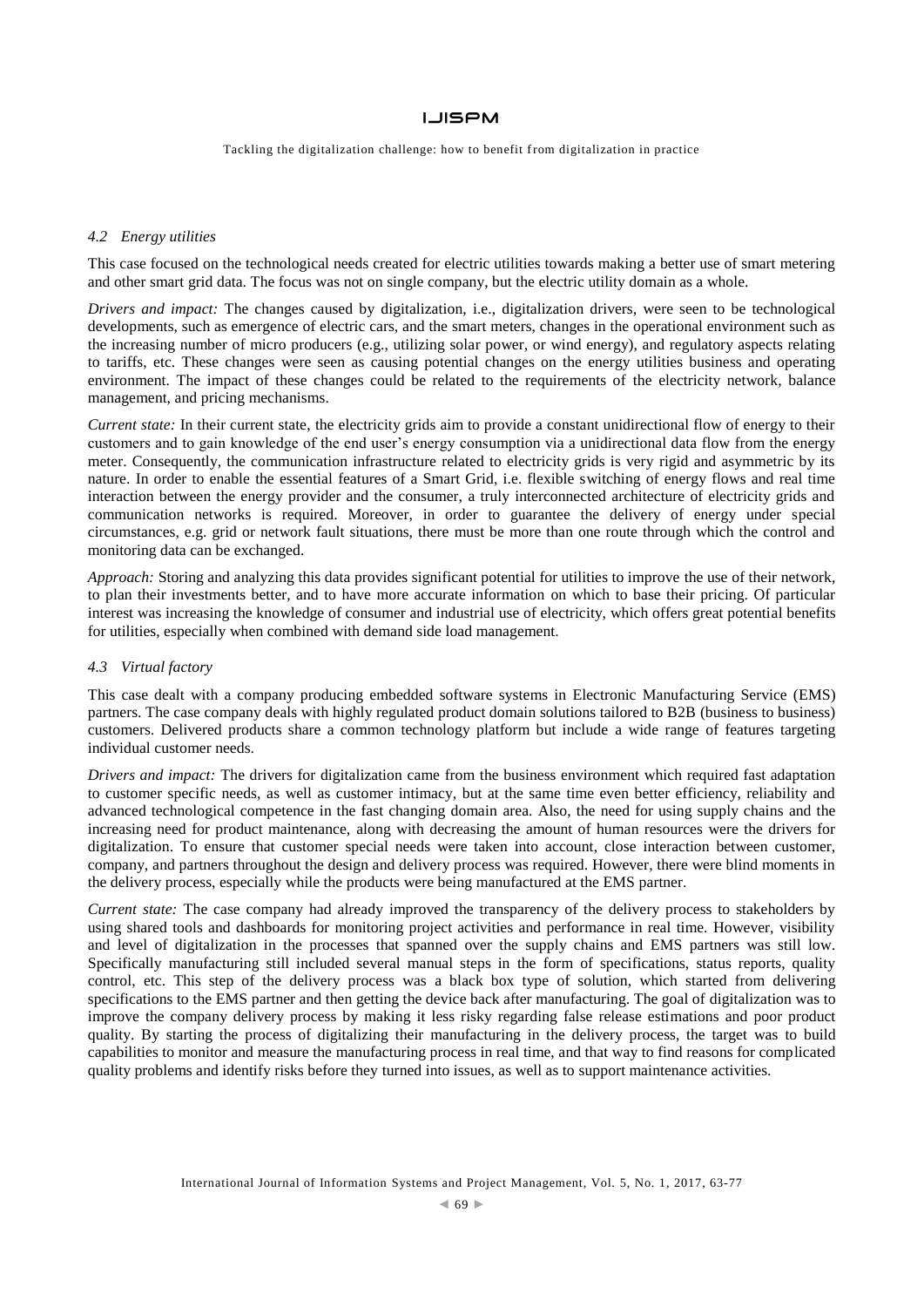Tackling the digitalization challenge: how to benefit from digitalization in practice

*Approach:* By establishing digital and transparent methods, the company has defined important data that they want to collect from the manufacturing process in the supplier chain. This data involves important measurements regarding functional performance and quality of the manufactured devices and manufacturing process data. Data collected in the manufacturing process were connected to the other data sources of the company in the data warehouse. Combining master data, different data sources, and measurements across various processes impacted overall quality control positively, as well as performance monitoring, product lifecycle management and overall customer satisfaction in regard to delivered products. By creating a virtual factory solution, the company could monitor the feature performance and process of manufacturing in real time but also give better estimations for future delivery processes. The solution also gave the company better methods to control the manufacturing process and prepare for risks, change their EMS partners, update the test software with little time, and protect their IPR (intellectual property rights) better at the EMS partner.

## *4.4 After sales IT system provider utilizing industrial internet*

Case company Absent Oy (http://www.absent.fi/en/) provides IT systems related to the different post manufacturing and after sales operations, such as sales configurators, customer support systems, etc. They aim to extend their offering with real-time continuous monitoring and analysis solutions that can be used, as an example, for predictive maintenance services.

*Drivers and impact:* The driver for digitalization was the recognition of business potential of Industrial Internet (II). Technology and II solutions. The prices of the components related to these solutions (e.g. sensors) are cheaper, and the awareness of digitalization and II is spreading across the industry. Furthermore, the need for new industrial service business and the rationalization of service business processes is emerging among industrial customers in order to survive in international competition.

*Current state:* The case company began developing solutions that manufacturing companies can use to provide new data-based service for their customers, e.g. predictive maintenance. This is not possible without applying II technology for data collection, monitoring, transfer, and analysis. II enables cost-efficient solutions for this.

The case company provides different kinds of after sales IT systems that help manufacturing companies and their partners in maintenance, reselling and warranty operations, as examples. So far, the bottleneck in this offering has been the lack of the data monitoring and analysis solution that can be used to collect and analyze data from the machines and equipment while they are in use in end user premises.

*Approach:* The case company has the roadmap for the solution implementation and production. The steps include the implementation, piloting, and production of the solution, and in parallel with the technical implementation, the business planning is ongoing. The case company aims to pilot the solution in its customer companies of different domains and investigate the potential of this solution in them. The case company implemented the new solution and gained the ability to integrate it with their customers' existing IT systems. A data collection bundle takes care of data collection, pre-analysis, and data transmission to data analysis services. Data analysis service signals are based on the rules that have been selected from algorithm database, through which a variety of services can be triggered in response to the data collected in the field. A data collection bundle with an analysis service can be used as a stand-alone solution, or the company can integrate it with its other IT system offerings. Integration with AfterSales IT system, for example, enables sophisticated lifecycle management and services for the whole fleet of equipment/machines.

#### **5. Model for tackling digitalization in companies**

The importance of digitalization is becoming understood, but the question now is how to do it in practice in order to best benefit from it. As a synthesis of gathered feedback and experiences from the case companies, a conceptual framework was created. The main goal of the framework is to provide a comprehensive model for supporting organizations in their digital transformation. The framework is intended to be general at this level so that it fits in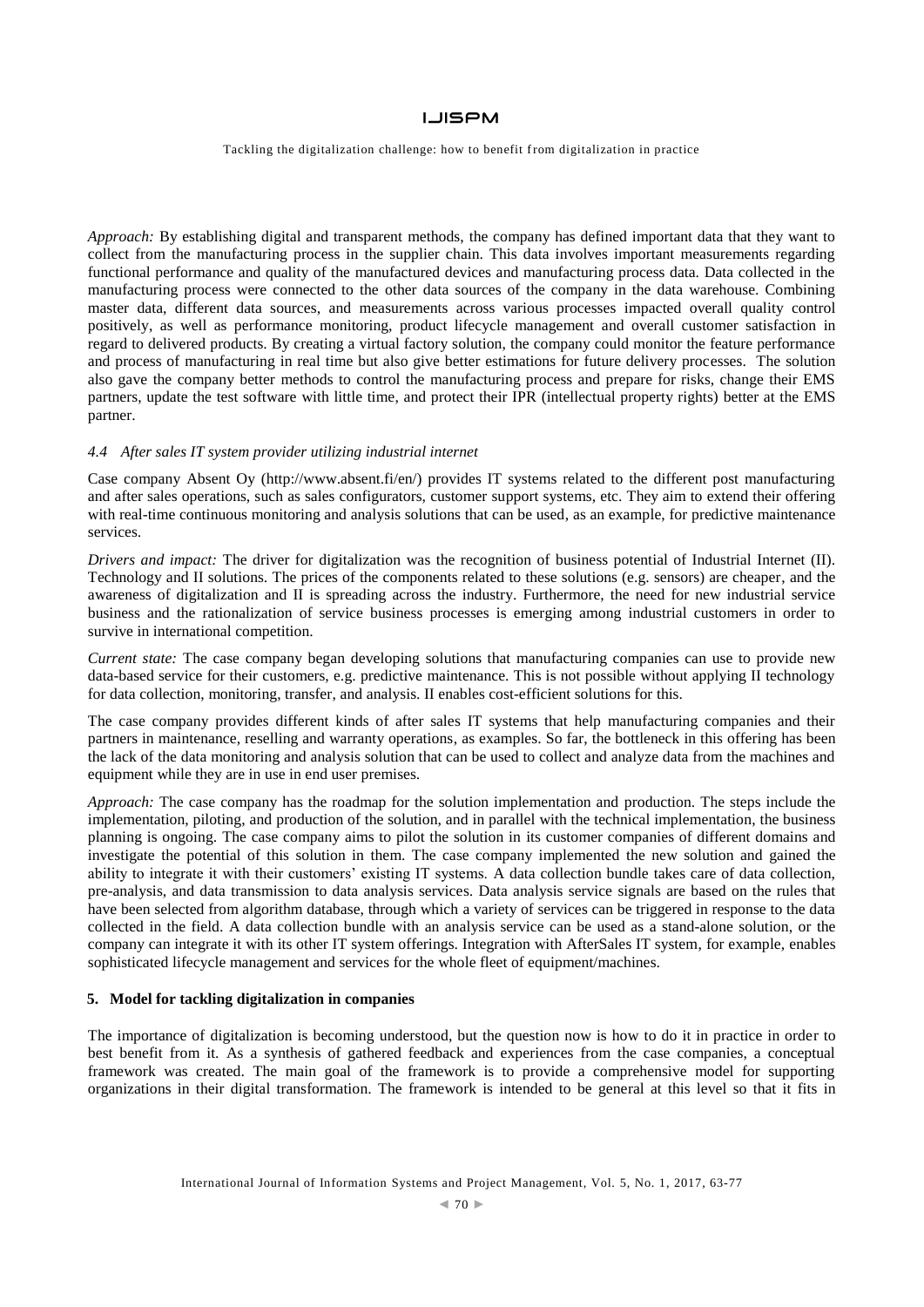Tackling the digitalization challenge: how to benefit from digitalization in practice

different situations. The framework needs to be detailed when more understanding of different situations is gained. In this section, the conceptual framework, a model for tackling digital transformation, is introduced.

The model focuses on tackling digital transformation in a company, as illustrated in the following figure [\(Fig. 2\)](#page-9-0). The model follows commonly known plan-do-check-act principles [32] for improvement at a high level.



Fig. 2. Model for tackling digital transformation

<span id="page-9-0"></span>The first step is to analyze the potential impact of digitalization for the company and decide on the position that the company wants or needs to take in the change. The second step is to review the current state of the company with respect to the desired position and the impact of digitalization, as well as to identify the gap between the current situation and the wanted future. The third step defines the approach that needs to be taken to close the gap from the organization's current state to the desired position and defines the concrete actions needed to reach the desired position. The fourth step is about implementing and validating the actions and returning to previous steps if needed. The model is used iteratively to gradually build the solution and fine-tune digitalization goals and plans, if needed. Next, each of these steps is discussed in more detail.

#### *5.1 Positioning a company in digitalization*

This step is divided into four sub-steps: digitalization impacts, digitalization drivers, digitalization scenarios, and digitalization goals. In order to define the position of the company, the digitalization impacts for the company should be analyzed first through identifying and analyzing current and upcoming trends of digitalization and the relevance of these trends to the company's business domain. Also, how far the business domain already is in adopting these trends should be analyzed. The trends can be categorized using SWOT (strength-weakness-opportunity-threat) analysis into topics that are strengths or weaknesses or can create opportunities or present threats in the business domain. This analysis sets the basis for positioning the company in digitalization.

Next, digitalization drivers should be identified for the company using the trend analysis results. This is done by looking at the relevant trends for the business domain and analyzing impact on the company. The importance of each of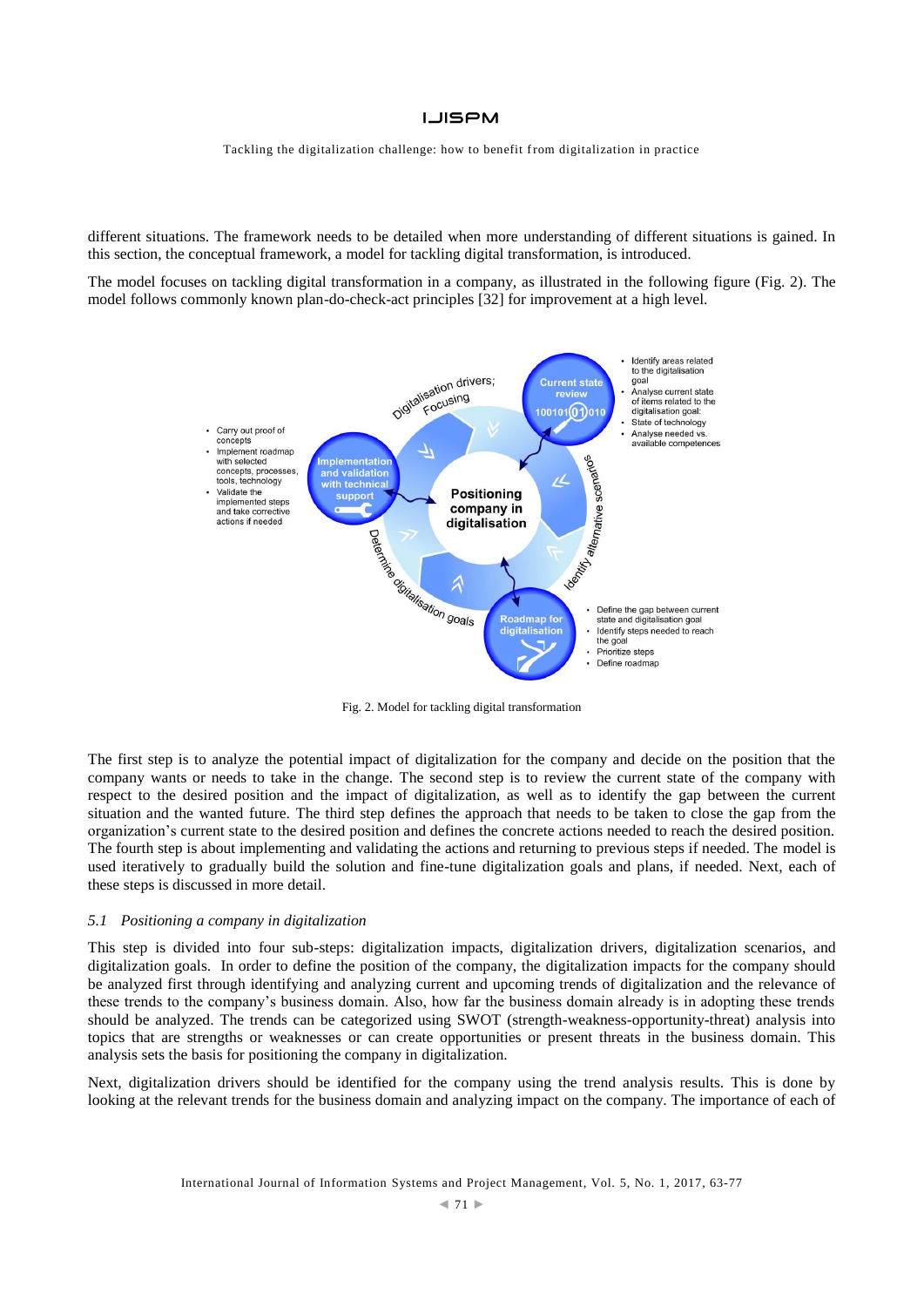Tackling the digitalization challenge: how to benefit from digitalization in practice

these drivers should be defined in order to scale the next steps. For example, if it seems possible that the current business of the company will become obsolete without changes (e.g., due to new actors in the market that have invented a new business model), also the actions that are taken to avoid this, should be radical.

Based on the driver analysis, potential scenarios for the company's future should be analyzed for the most important drivers. This is done in order to understand the potential impact of the company's digitalization. As discussed in section 3.1, these impacts can be related to internal efficiency or external opportunities, but they can also be disruptive. Alternative scenarios for digitalization are identified and analyzed. This analysis involves evaluating the cost of implementing the scenario, benefits of implementing the scenario, and risks involved in both implementing and not implementing the scenario. Based on the scenario analysis, the best alternatives are chosen for the company.

The final task is to define the goals of the company's digitalization process by analyzing the selected scenarios and their feasibility for the company. These goals can differ in various situations depending on the potential impact of digitalization for the company. For example, the goal can be as narrow as utilizing a technology for faster operations or as broad as a complete renewal of business. When goals are defined, they should formulate to business related indicators through which improvements can be evaluated against the baseline situation and further improvements can be conveyed. The digital transformation is not a one-time-exercise in a company; instead, it is a continuous adaptation and streamlining to meet the changing demands of the business environment.

The result of this step is pinpointing the goals for a company's digital transformation.

#### *5.2 Review of the current state*

In this step, the current situation of the company is analyzed from the viewpoint of the defined goals. This step is divided into two sub-steps, which include analyzing impacted areas and analyzing the situation with respect to the goals. First, the impacted areas, or the issues related to the goal, are identified are analyzed. In case the goal is related to internal efficiency, the related processes, tools and resources are identified (these more detailed elements of the areas are called as issues). If the goal is related to external opportunities, customers, competitors, and external resources and processes are identified. If the goal is related to disruptive change, it is likely that all of the company is impacted.

After the impacted areas are identified, their situation in respect to the goal is analyzed. The questions to be answered vary based on the goal. If the goal is internal efficiency, the questions relate to the currently used practices—for example:

- How is the issue handled now, and how satisfied are the stakeholders with the current situation?
- What is the state of technology used to handle the issues?
- What main bottlenecks exist in the current practice?
- What current competencies related to the goal are available?
- What are restrictions for change relating to the issue?

In case the goal is related to external opportunities, questions are related to the business case, including, for example:

- What are the current company offerings?
- Who are the current customers and what are the current customer segments?
- What is the competitive advantage of the current offering compared to competitor offerings?
- What are the potential new customer segments and who are the potential new customers?
- What is the current state (e.g., competitors offering) in the new segment?
- What would be the competitive advantage of the company in the new service or segment?
- What is the cost of implementing the new offering?
- What risks are involved?
- What is the impact on the company's current offering and business?
- What is the window of opportunity?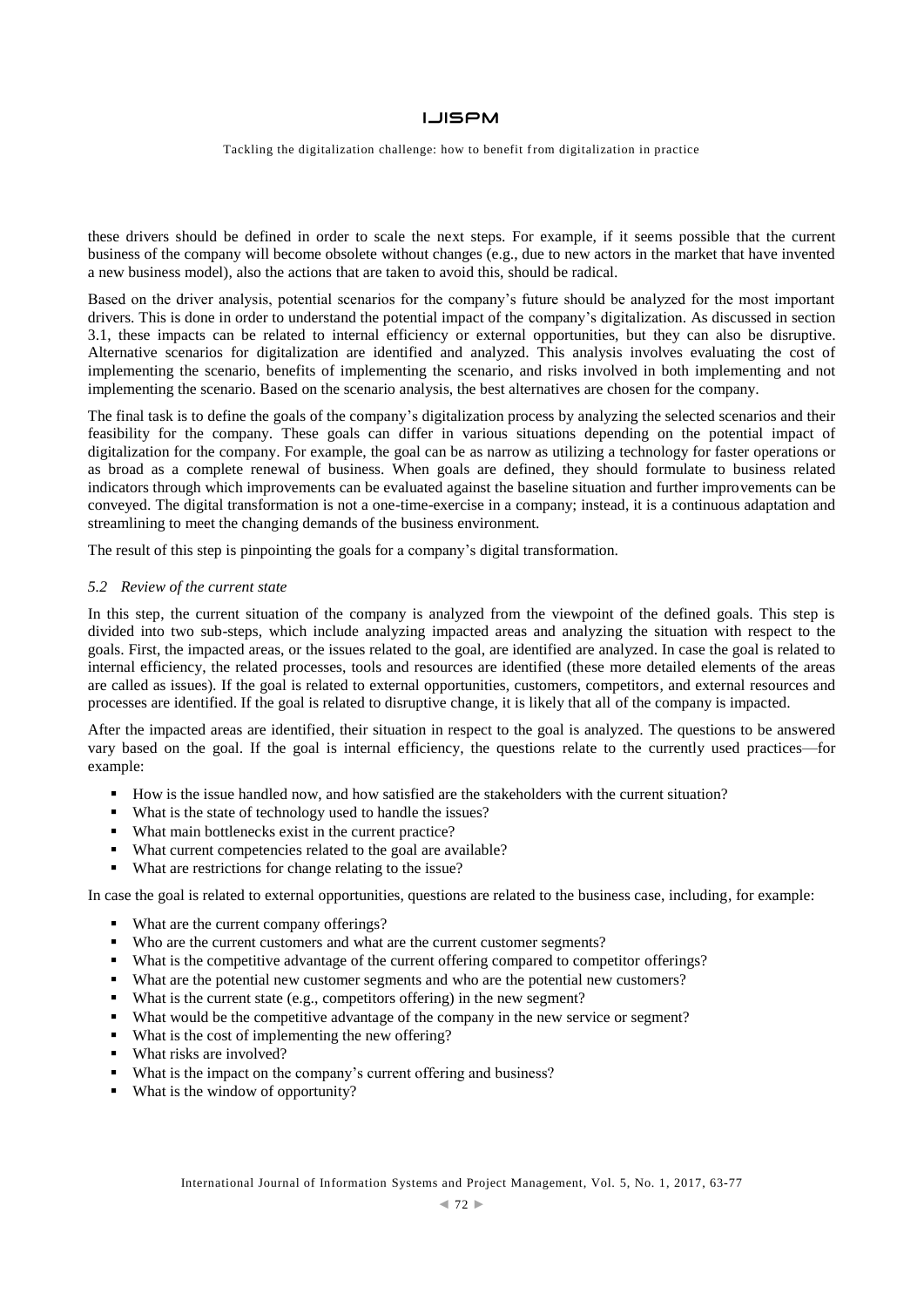Tackling the digitalization challenge: how to benefit from digitalization in practice

In case the goal is related to disruptive change, the following questions are related to all the company's areas:

- Which current company offerings are impacted?
- How dramatic is the impact on each offering (offering becoming totally obsolete, current customers of the offering leaving to find opportunities in other segments, etc.)?
- Which processes are involved with the change?
- What competencies and resources does the company have?
- Where can these competences be utilized in the future?
- What is the timeframe of the change?

As a result, a detailed description of the current state with respect to the digitalization goal is described.

#### *5.3 Roadmap for digitalization*

In this step, the detailed plan for reaching a goal is defined. This step is divided into four sub-steps, including identifying the gap between current state and goal, planning the actions needed to close the gap, analyzing feasibility and prioritization, and creating a roadmap. First the gap between the digitalization goal and the current state is determined in detail. In case the goal is related to internal efficiency, the current state of the processes and technology used is analyzed against the goal, and desired changes are identified. In case the goal is related to external opportunities, the definition of the gap involves a definition of the work that needs to be done to develop the offering for the new customer or segment, including needed competences, development work, and possible changes in the current offering. In case the goal is related to disruptive change, the gap analysis involves defining the current issues (competences and offerings) that can be utilized in the new situation, as well as identifying missing issues.

When the gap is defined, actions to close the gap should be defined. In case of an internal efficiency-related goal, the actions can be taking on new technologies (e.g., IT tools) and optimizing an existing process or re-defining processes utilizing digital opportunities. When improving internal efficiency with digital opportunities, the current way of working should not just be digitized, but functionalities should be defined so that digital opportunities are used optimally. This analysis should consider which processes would have the highest potential to benefit from digitalization and the criticality of the processes to improving business. Key Performance Indicators (KPI) should be re-evaluated and updated to better meet new business targets. In case of external opportunities and disruptive change goals, the actions could involve defining and developing new offerings, acquiring new competences, analyzing potential new markets, and rearranging internal resources.

When actions are identified, the feasibility of these actions should be analyzed and prioritized. Feasibility analysis involves, for example, a cost-benefit analysis, an impact analysis on existing practices, offerings and resources, a risk analysis, and an analysis of constraints. Common costs of digitalization include the technology needed for digitalization, training and support for staff involved in digitization work, and maintaining the digital data. Also, as digitalization involves change, all common costs related to changing the way of working apply. Part of feasibility analysis can be trials and prototypes of the potential solutions in order to gain deeper understanding of the actions needed. Then the actions are prioritized considering dependencies between the actions and views of relevant stakeholders. Also, the organization's ability to change should be considered so that the correct pace of change can be implemented.

When the actions are prioritized, they can be arranged into an actual roadmap, defining the order, importance, and responsibilities for the actions.

#### *5.4 Implementation with technical support*

This step is about implementing and validating the actions defined in the road map. It is often useful to first implement proof-of-concepts when new technical advancements are attempted. As this step is highly dependent on the goals and planned activities of previous steps, there are no generic sub-steps identified.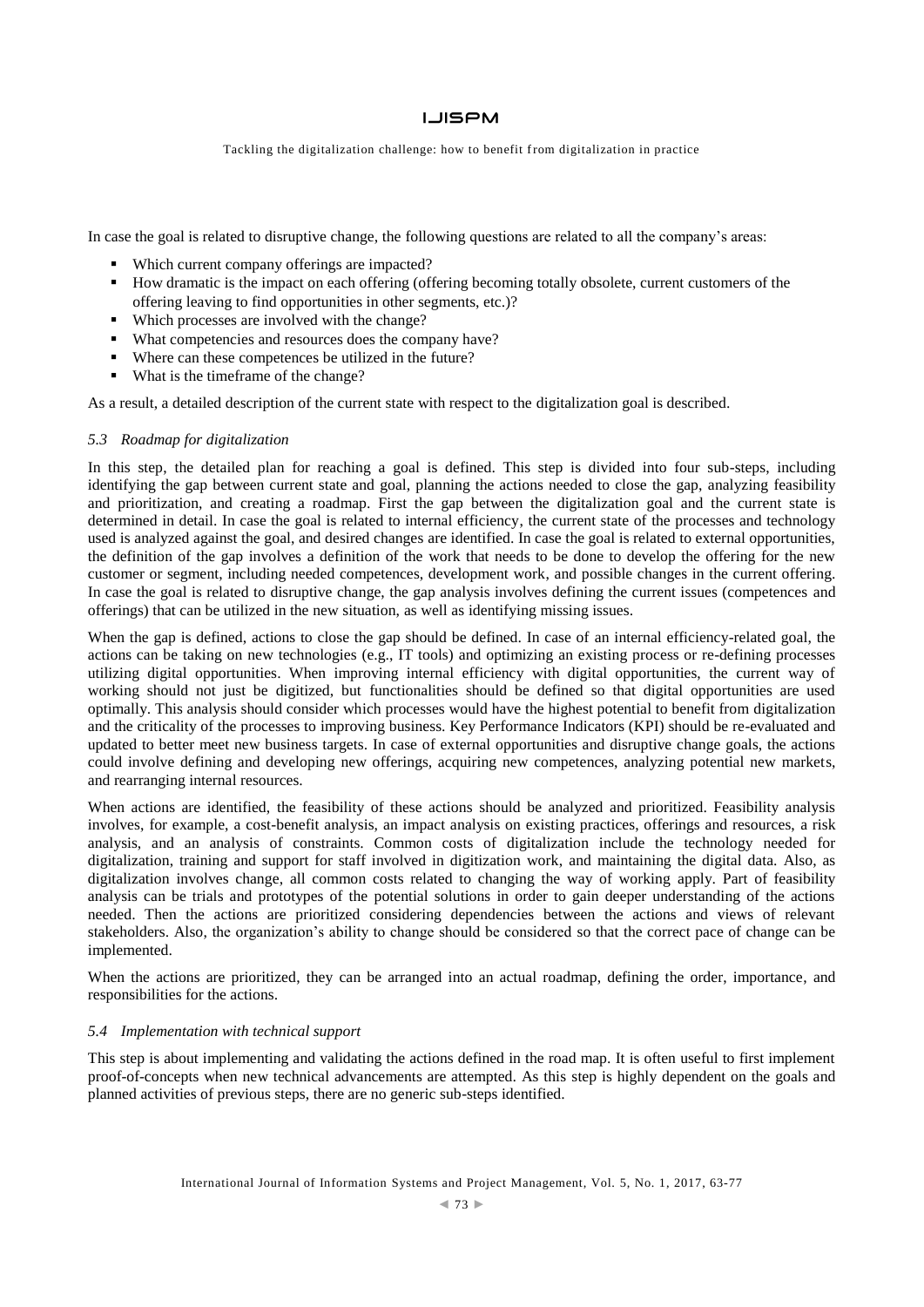Tackling the digitalization challenge: how to benefit from digitalization in practice

Digital transformation involves a change, and thus all facets of change management should be considered including: managerial disputes about the nature of advancement, a socio-cultural challenge resulting from the organizational effects on the involved people (which may lead them to react against those changes), and a technical challenge, which is due to the difficulty in understanding and adopting a new technology.

The validation of actions should analyze whether the actions lead to desired impacts, and corrective actions should be considered in case desired impacts are not met.

#### **6. Conclusion**

The current trends of digitalization change the environment where companies operate. In this paper, changes were considered at the process, organization and business domain levels. The changes can be new possibilities to do things more effectively or affordably, but they can also be disturbing to a company's current operations, as digitalization fundamentally changed a company's business opportunities. Digitalization is not about turning existing processes into digital versions, but rethinking current operations from new perspectives enabled by digital technology. In this paper, the phenomenon of digital transformation has been discussed in the context of case studies, and through introducing the model for tackling the change and getting most benefit from it.

Well-known examples of digital transformation include Über disturbing taxi business, Airbnb disturbing hotel business, and streaming of music and movies disturbing record company, cable television, or movie network business. Digitalization affects all businesses, and the impact will only increase in the future. Therefore, it is important that companies take a proactive approach, rather than waiting to see what will happen or thinking that their current position in the markets will remain the same if they do not do anything.

Digitalization is the key enabling issue for providing internal efficiency in organizations, or for providing external opportunities such as new services or offerings to customers. In addition, there can be disruptive changes in the operating environment of the company caused by digitalization. All of these changes can be translated into success even though digital transformation is a monumental and multi-dimensional concept. Each company's situation is different, as is clear from the case studies described. Thus, there is no silver bullet for tackling digitalization.

This paper explains a starting point for a systematic approach to tackle digital transformation that will help companies analyze the impact of digitalization and the needed steps for their specific environment. The method describes four main iterative steps: first company must define its position with respect to digitalization as well as goals that the company wants to achieve. Then the work needed to reach these goals must be defined based on identifying the gap between the goals and current state, which is followed by systematically planning a roadmap for success, and implementing the roadmap into practice utilizing proof of concepts as needed.

This paper describes the first version of the digital transformation model, derived from synthesis of diverse industrial cases carried out and existing literature. However, this model is currently quite generic, and further studies are needed to add detail and bring it closer to practice. In the future, we plan to further evaluate and develop the model in additional case studies and modify or bring details into the model as needed.

#### **Acknowledgments**

The work reported in this paper was carried out in several research projects via their business cases and trials. The authors would like to thank the support of these main funding organizations: ITEA (ITEA, Information Technology for European Advancement) and Tekes (Tekes, the Finnish Funding Agency for Innovation) for enabling the research.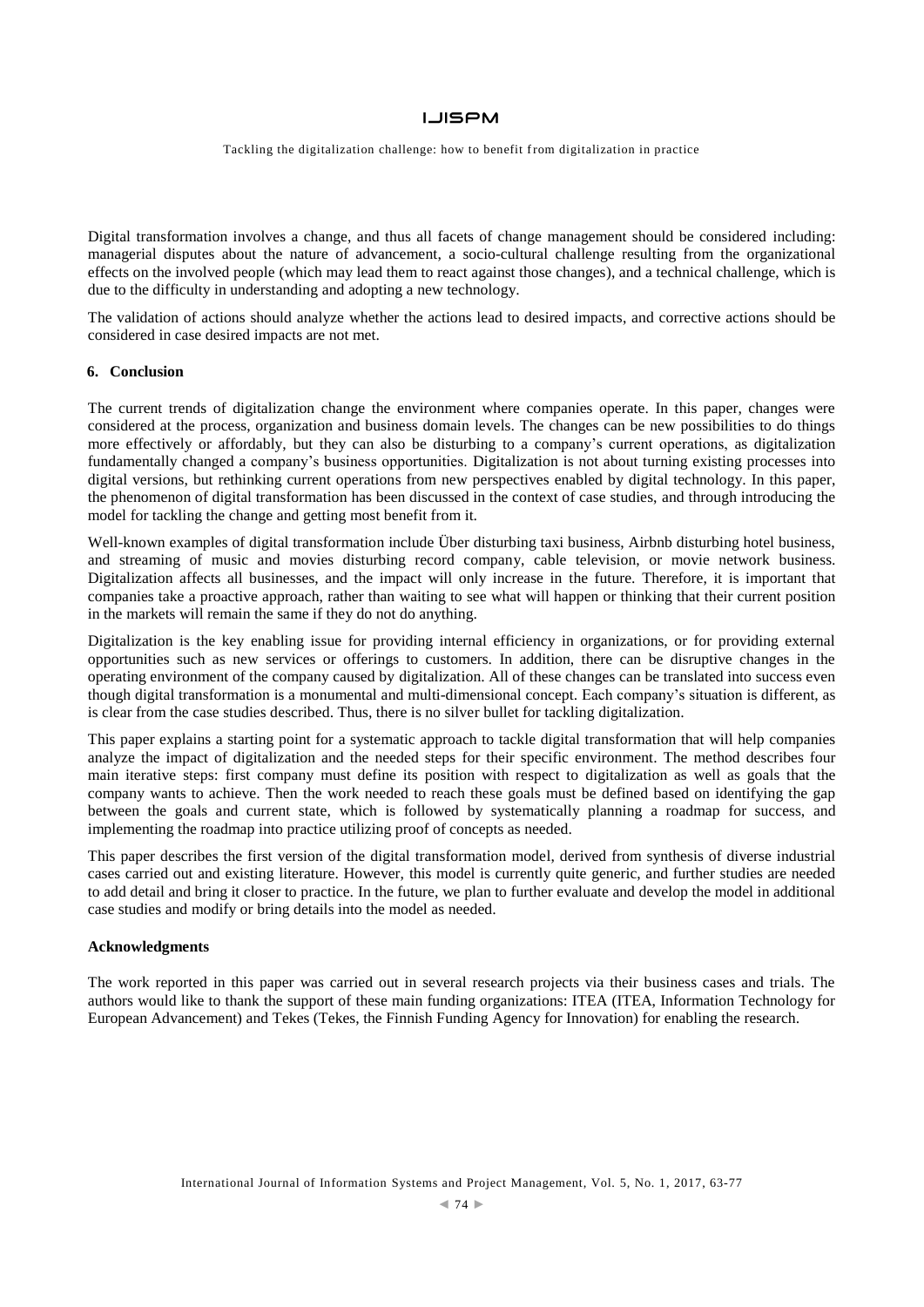Tackling the digitalization challenge: how to benefit from digitalization in practice

## **References**

[1] M. Tihinen and J. Kääriäinen (Eds.), *The Industrial Internet in Finland: on route to success?*. Espoo, Finland: VTT, VTT Technology; 278. ISBN 978-951-38-8484-0, [http://www.vtt.fi/inf/pdf/technology/2016/T278 .pdf,](http://www.vtt.fi/inf/pdf/technology/2016/T278%20.pdf) 2016.

[2] C. Degryse, "Digitalisation of the economy and its impact on labour markets," Working paper 2016.02, Published by the European Trade Union Institute (ETUI), 2016.

[3] theEconomist. (2012). *The third industrial revolution* [Online]. Available: <http://www.economist.com/node/21553017>

[4] K. Schwab. (2015, Dec, 12). *The Fourth Industrial Revolution (Foreign Affairs)* [Online]. Available: https://www.foreignaffairs.com/articles/2015-12-12/fourth-industrial-revolution

[5] M. Tihinen, M. Iivari, H. Ailisto, M. Komi, J. Kääriäinen and I. Peltomaa, "An exploratory method to clarify business potential in the context of industrial internet - a case study," in *Collaboration in a Hyperconnected World, 17th IFIP WG 5.5 Working Conference on Virtual Enterprises, PRO-VE 2016*, Hamideh, Afsarmanesh et al., eds. Springer, Porto, Portugal. 2016. pp. 469-478.

[6] E. Stolterman and A. C. Fors. "Information Technology and the Good Life," in *Information Systems Research: Relevant Theory and Informed Practice*, B. Kaplan et al. (eds), London, UK: Kluwer Academic Publishers, 2004.

[7] O. Gassmann, K. Frankenberger and M. Csik. (2014). *The St. Gallen Business Model Navigator* [Online]. Available: http://www.im.ethz.ch/education/HS13/MIS13/Business\_Model\_Navigator.pdf

[8] E. Henriette, F. Mondher and I. Boughzala, "The Shape of Digital Transformation: A Systematic Literature Review," in *Ninth Mediterranean Conference on Information Systems (MCIS)*, Samos, Greece, 2015.

[9] S. Brennen and D. Kreiss. (2014). *Digitalization and Digitization* [Online]. Available: http://culturedigitally.org/2014/09/digitalization-and-digitization/

[10] S. Markovitch and P. Willmott. (2014). *Accelerating the digitization of business processes* [Online], White paper, McKinsey&Company. Available:

http://www.mckinsey.com/insights/business\_technology/accelerating\_the\_digitization\_of\_business\_processes

[11] K. Sabbagh, R. Friedrich, B. El-Darwiche, M. Singh, S. Ganediwalla and R. Katz. (2012). *Maximizing the impact of digitization* (Strategy&) [Online]. Previously published in *the Global Information Technology Report 2012: Living in a Hyperconnected World, pwc*, pp. 68-73, 2012. Available:

http://www.strategyand.pwc.com/media/file/Strategyand\_Maximizing-the-Impact-of-Digitization.pdf

[12] G. C. Kane, D. Palmer, A. N. Phillips, D. Kiron and N. Buckley, (2015). *Strategy, not Technology, Drives Digital Transformation, Becoming a digitally mature enterprise* [Online]. MIT Sloan Management Review, Available: http://sloanreview.mit.edu/projects/strategy-drives-digital-transformation/

[13] O. Lazaro, A. Gonzalez and J. Sola, "FITMAN Future Internet Enablers for the Sensing Enterprise: A FIWARE Approach & Industrial Trialing," in M. Zelm (eds.): *Proceedings of the 6th Workshop on Enterprise Interoperability*, Nîmes, France, May 2015.

[14] A. Zimmermann, R. Schmidt, D. Jugel, and M. Möhring, "Adaptive Enterprise Architecture for Digital Transformation," in *European Conference on Service-Oriented and Cloud Computing*. Springer International Publishing, 2015, pp. *308-319*.

[15] S. Øiestad and M. M. Bugge, "Digitisation of publishing: Exploration based on existing business models," in *Technological Forecasting and Social Change*, vol. *83*, pp. *54-65,* March, 2014.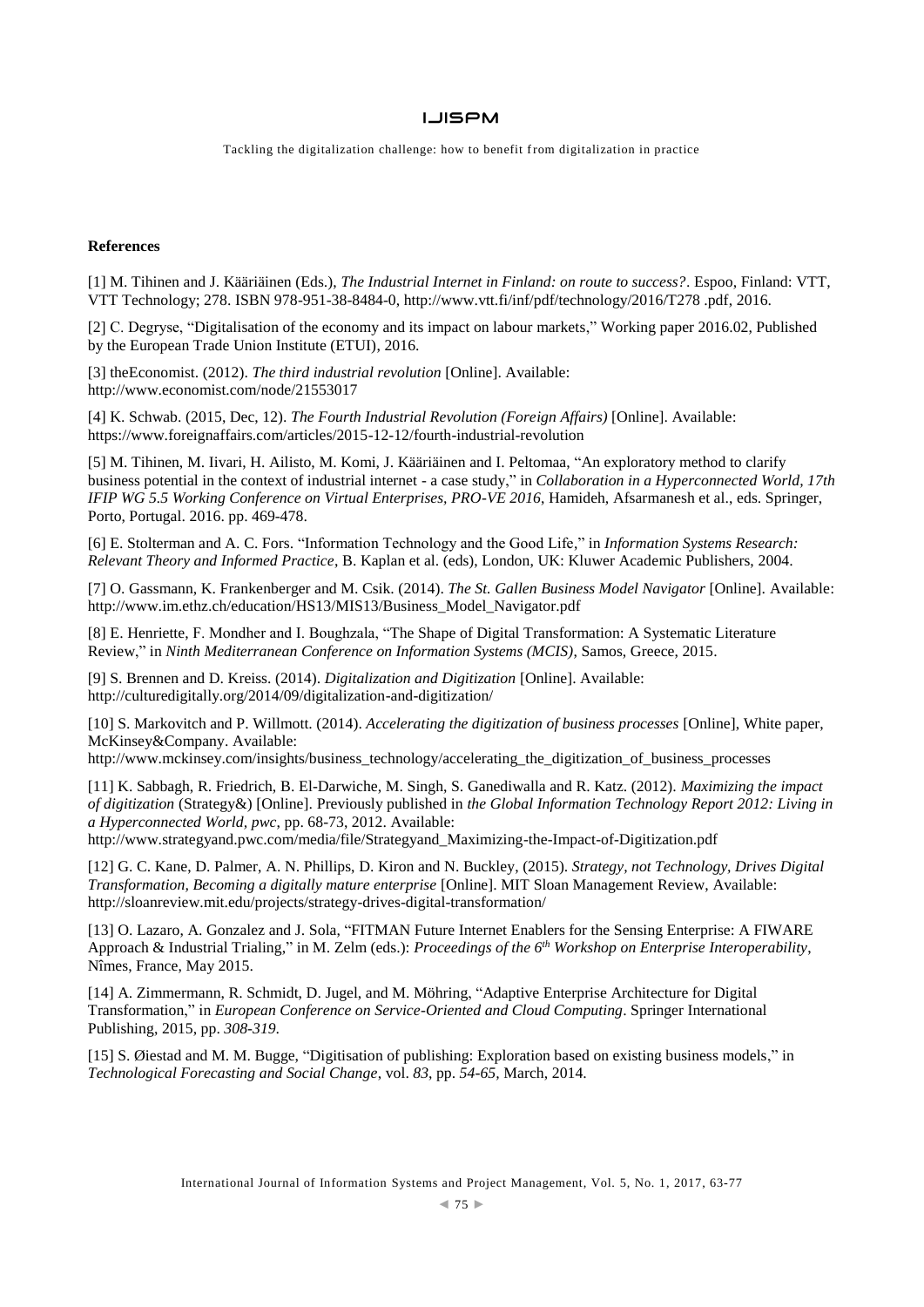Tackling the digitalization challenge: how to benefit from digitalization in practice

[16] J. Karimi and X. Walter, "The role of dynamic capabilities in responding to digital disruption: A factor-based study of the newspaper industry," in *Journal of Management Information Systems*, vol. *32*, no. *1*, pp. 39-81, 2015.

[17] R. Hansen and S. K. Sia, "Hummel's Digital Transformation Toward Omnichannel Retailing: Key Lessons Learned," in *MIS Quarterly Executive*, vol. *14,* no. *2*, 2015.

[18] A. Horlacher and T. Hess, "What Does a Chief Digital Officer Do? Managerial Tasks and Roles of a New C-Level Position in the Context of Digital Transformation," in *2016 49th Hawaii International Conference on System Sciences (HICSS)*, IEEE Computer Society, 2016, pp. 5126-5135.

[19] M. Wißotzki, "An Exploration of Capability Research," in *Enterprise Distributed Object Computing Conference (EDOC)*, IEEE, 2015, pp. 179-184.

[20] J. Hagberg, M. Sundstrom and N. Egels-Zandén, "The digitalization of retailing: an exploratory framework," in *International Journal of Retail & Distribution Management*, vol. *44*, no. *7*, pp. 694-712, 2016.

[21] S. Quinton and L. Simkin, "The Digital Journey: Reflected Learnings and Emerging Challenges," in *International Journal of Management Reviews*, doi:10.1111/ijmr.12104, 2016.

[22] M. Iivari, P. Ahokangas, M. Komi, M. Tihinen, and K. Valtanen, "Toward ecosystemic business models in the context of industrial internet" in *Journal of Business Models*. Aalborg University Press, vol. *4* no. *2*, pp. *42-59*, 2016.

[23] L. Gerlitz, "Design for product and service innovation in industry 4.0 in emerging smart society," in *Journal of Security and Sustainability Issues*, vol. *5*, no. *2*, 2015.

[24] M. Huberty, "Awaiting the second big data revolution: from digital noise to value creation," in *Journal of Industry, Competition and Trade*, vol. *15*, no. *1*, pp. 35-47, 2015.

[25] T. Olanrewaju, K. Smaje and P. Willmott. (2014). *The seven traits of effective digital enterprises (McKinsey&Company)* [Online]. White paper. Available: http://www.mckinsey.com/insights/organization/the\_seven\_traits\_of\_effective\_digital\_enterprises

[26] R. K. Yin, "*Case study research: Design and methods*," Sage publications, 2009.

[27] P. Järvinen, "*On research methods*," Tampere, Finland: Tampereen Yliopistopaino Oy, 2012.

[28] P. Y. Martin and B. A., Turner, "Grounded theory and organizational research," in *the Journal of applied behavioral science*, vol. *22*, no. *2*, pp. 141-157, 1986.

[29] L. Poulsen, "Life-cycle and long-term migration planning," in *InTech magazine* (a publication of the international society of automation), pp. 12-17, January/February, 2014.

[30] W. E. Deming, "*Out of crisis*," Cambridge, MA: MIT Center for Advanced Engineering, 1986.